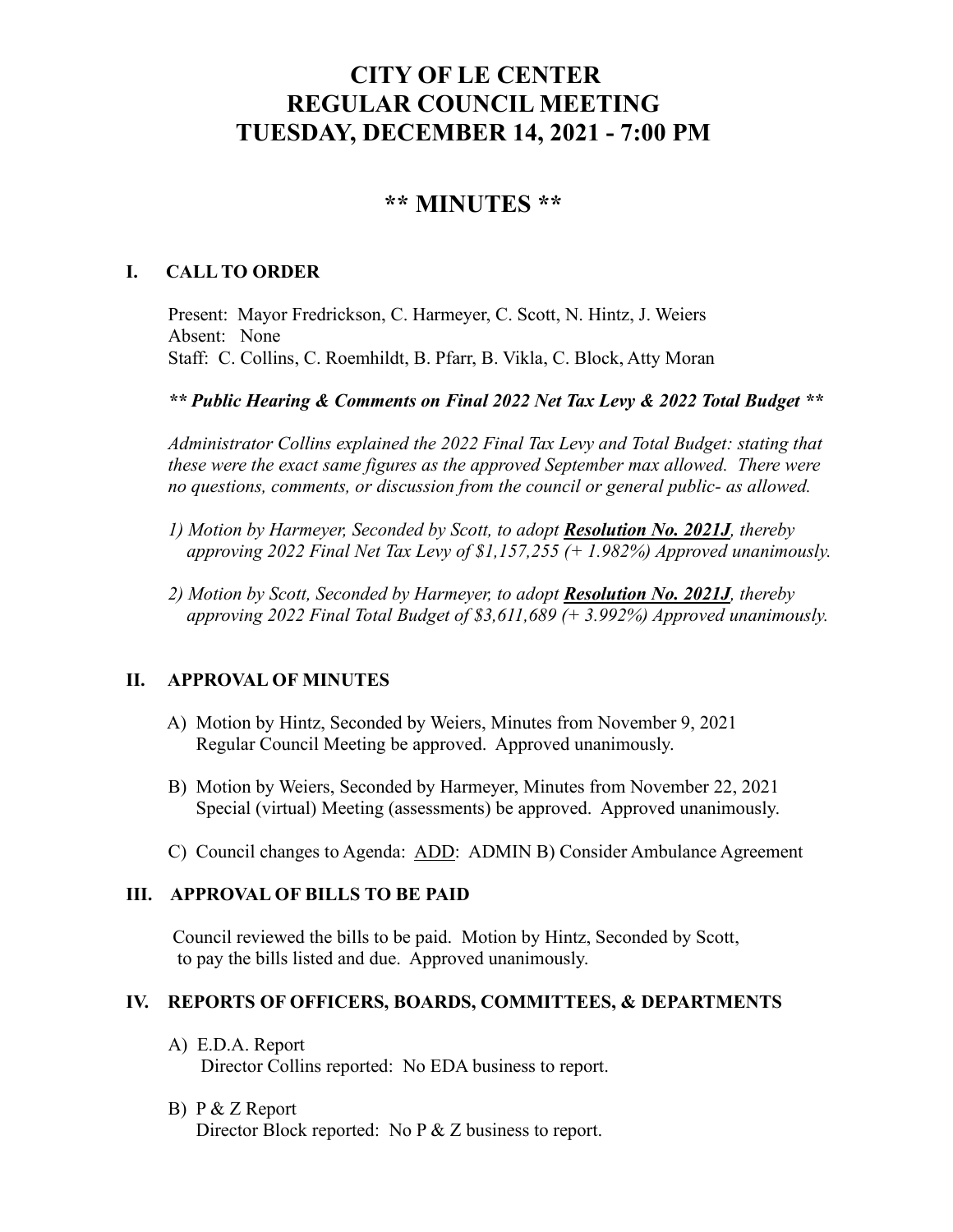C) Municipal Liquor Store

Manager Becky Vikla gave the November report: Sales were \$94,514: down \$1,900 from Oct.- but up \$4,500 from Nov. 2020. YTD Rev. up by \$74,605 & YTD Exp. down by \$20,631. Nov. GP margin =  $40.03\%$ . Food GP = 35.17%. Dec.- ham bingo, Pfeiffer, football specials, Bargo. Inventory being worked on for auditors.

D) Police Department

Chief Pfarr reported on the police activities for month of November: 140 calls  $\omega$  3,284 miles patrolled/ total calls down 5%, total miles down 1% for the year. Pfarr reminded: 1" of snow in Le Center activates LC Snow Emergency= keep vehicles off streets until they are plowed from curb to curb. Sidewalks= must be cleared within 12 hrs. of snow.

- 1) Motion by Harmeyer, Seconded by Scott, to adopt **Resolution No. 2021K**, thereby approving State of Minnesota Joint Powers Agreement. Approved unanimously.
- E) Public Works: Water, Sewer, Streets, Parks Departments

Public Works Supt. Curt Roemhildt reported:

- Water- showed off our water treatment plant to City of Elysian officials.
- Refuse- still up  $-32$  tons over last year.
- Recycling- will be open Wed.  $4:30 7:30$  pm and Fri. 7:00 am  $-12$  noon during Christmas & New Year's weeks.
- Streets- two recent snowstorms; one light, one heavy took 13 hrs. to clear snow from streets.
- Skating Rink- having trouble getting it started vs. the weather-we're trying.
- F) Bolton & Menk Engineering
	- 1) Engineer Adam Jacobs reported on 2020 St. Project: some small talk on final blacktop lift to be done next spring/ assessment hearing with residents went well.

#### **V. PUBLIC FORUM**

Carey Roemhildt @ 180 E. Spors St. complained the city hall front garbage can was removed; where are dog walkers supposed to throw their dog poop bags?? And- what is being done about the junk house on W. Minn. St. next to the Lutheran Church parking lot? There were no other petitions, requests, or communications from the general public.